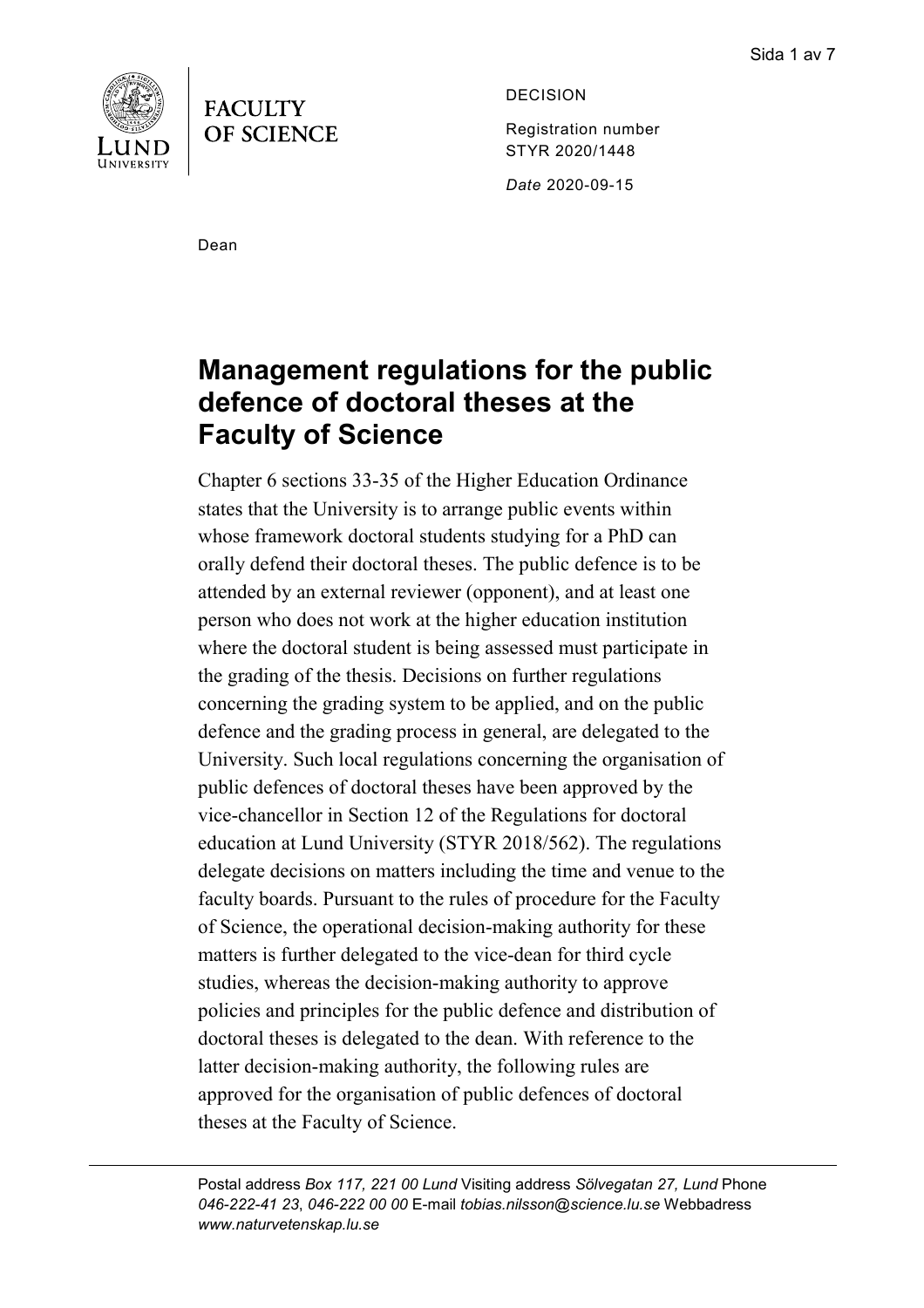# Planning a public defence

Pursuant to the faculty's rules of procedure and delegation rules, the public defence of a doctoral thesis is to be organised once the departmental representative has ascertained that the doctoral student has achieved all course credits and compulsory elements scheduled in the study plan for completion before the public defence.

# Requesting a public defence

Once the departmental representative has ascertained the achievement of all course credits and compulsory elements scheduled for completion before the public defence, the rules of procedure and delegation stipulate that a public defence is to be requested. The request is to include a proposed time and venue, chair, external reviewer (opponent) and examining committee members including a substitute. The request is to be sent to the faculty office at the Faculty of Science, no later than eight weeks before the proposed date of the public defence. The request is submitted by the departmental representative or the head of department via the online form available on the faculty's website and according to the instructions on the faculty home page. The request is to be printed, signed by the departmental representative or the head of department, and sent in to the faculty office.

The request is to include the following attachments:

- Declarations on non-conflict of interest from the external reviewer and the members of the examining committee, including the substitute.
- A brief CV for all examining committee members
- A separate justification for the proposal of names in cases where there are special reasons for exemption from certain requirements.
- For a compilation thesis, a list of the papers included in the thesis is to be attached, as well as an account, certified by the principal supervisor, of the author's own contribution to each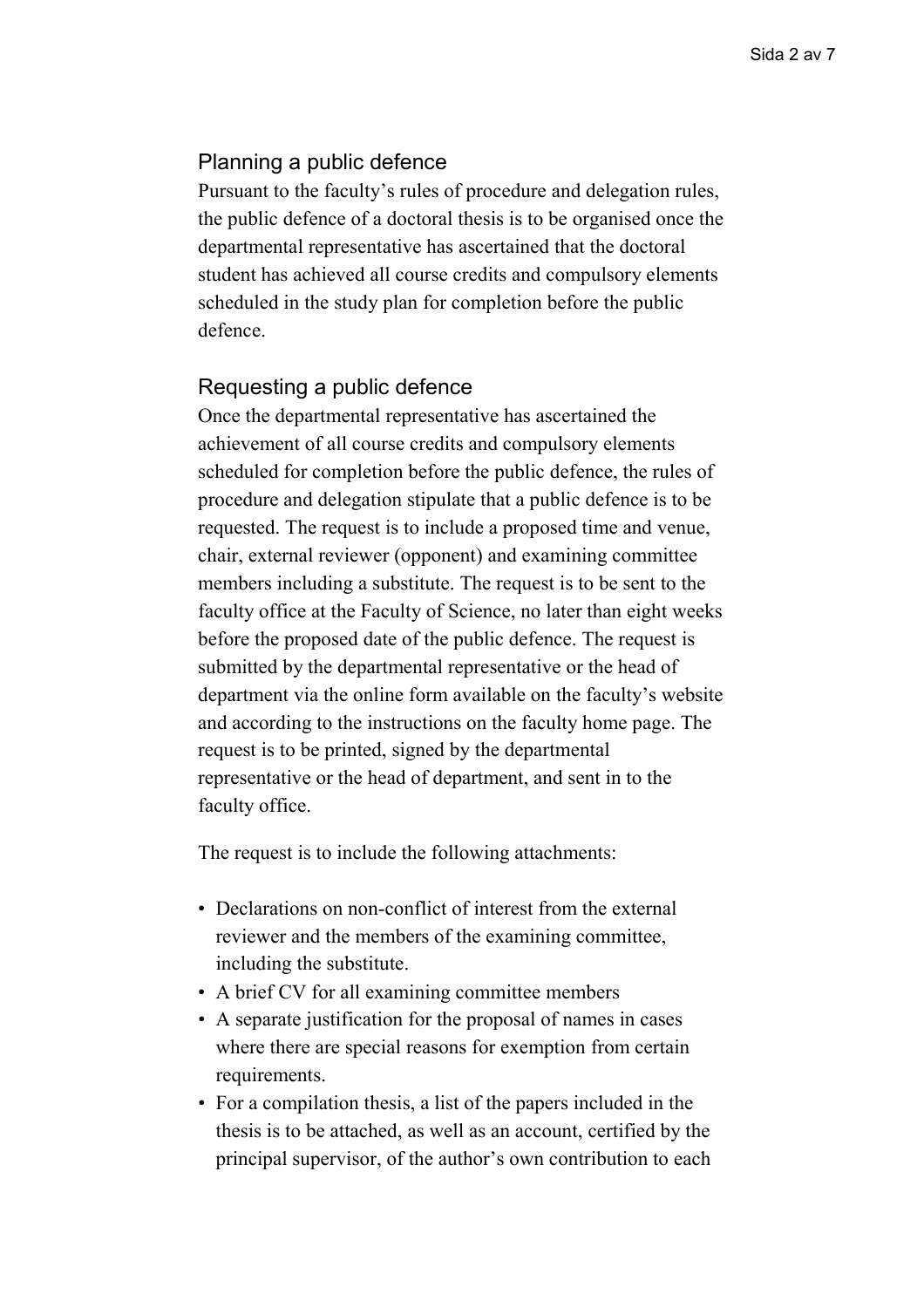co-authored article in the thesis with regard to planning, data collection, data analysis, manuscript writing and individual initiatives.

• For unpublished articles, state whether they exist only as manuscripts, whether they have been submitted to a publisher or whether they have been accepted for publication. It is to be clear whether the articles have been used in another thesis besides the one at hand, or whether there are plans to do so.

## Processing and decision

After processing by the faculty office at the Faculty of Science, a decision is taken according to the faculty's rules of procedure and delegation, on the time and venue for the public defence of the doctoral thesis, appointment of an external reviewer and the composition of examining committee, including a substitute, by the vice dean for third cycle studies.

## Time and venue for a public defence

Public defences of doctoral theses are to be scheduled during the semester unless special circumstances apply (STYR 2018/562). The Faculty of Science deems special circumstances always to apply with regard to scheduling public defences up to and including the last Friday before Midsummer. No public defences of doctoral theses take place at the Faculty of Science between 22 December and 6 January.

Within the faculty, two public defences may be scheduled per day within the same subject area, one in the morning and one in the afternoon. A public defence is not to take place at the same time as a public defence within an adjacent subject area at the Faculty of Engineering (LTH). Exceptions can be made if special circumstances apply.

Public defences of doctoral theses are to take place in Lund unless there are special reasons to choose a different location.

#### **Chair**

The thesis author's departmental representative can be a suitable person to appoint as chair of the public defence, but the chair can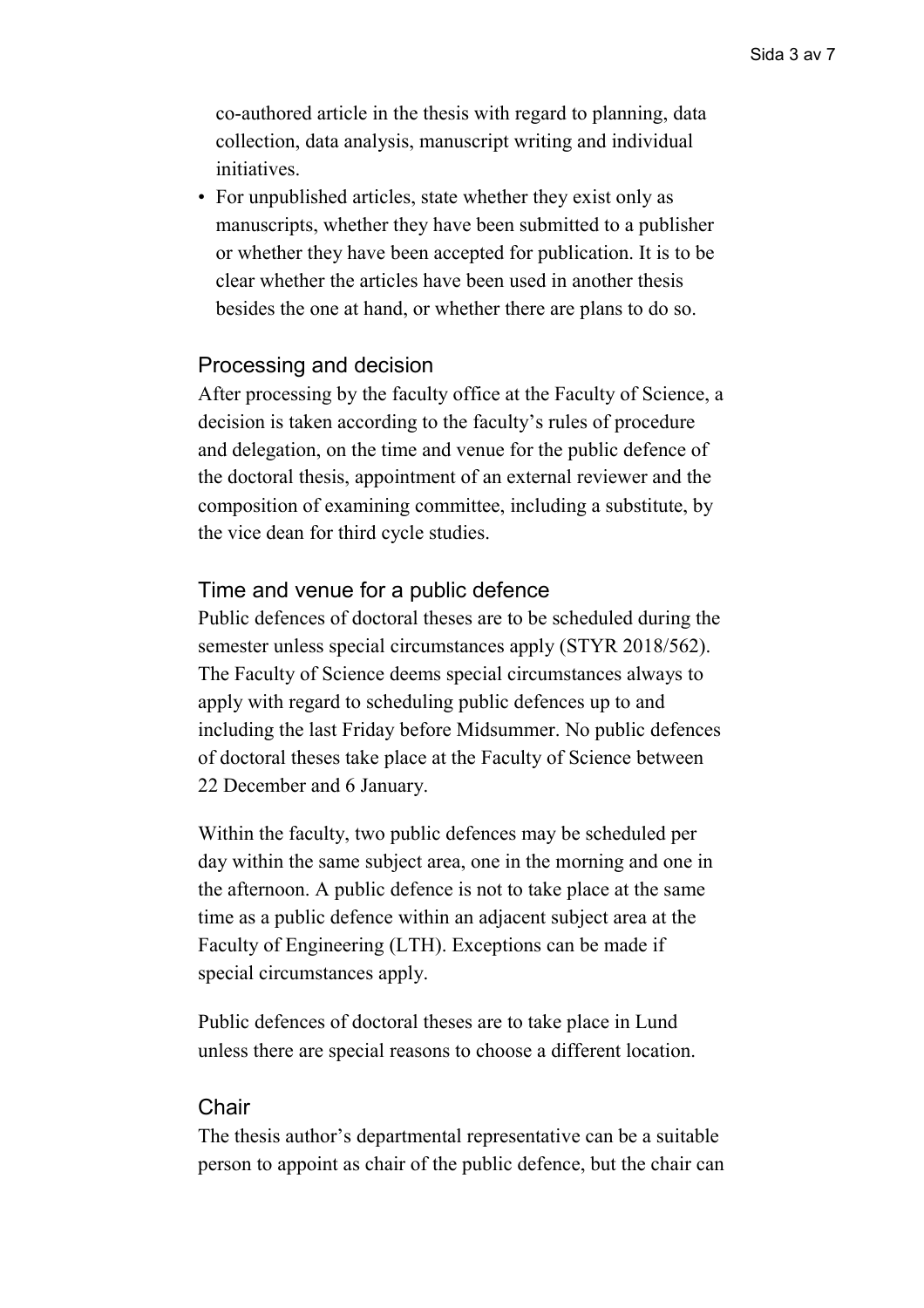also be another teaching staff member at the department. The supervisor is not permissible as chair. The chair of the public defence cannot simultaneously be a member or substitute in the examining committee.

#### External reviewer

The person appointed as external reviewer is to be an associate professor (docent) or someone with equivalent qualifications within the subject field of the thesis. The external reviewer is not to be employed at Lund University and is to have no links to the doctoral student and the supervisors (see section on conflict of interest below). An emeritus can be appointed as external reviewer.

## Examining committee

The examining committee is to consist of three members but can, if special circumstances apply, consist of five members. A special circumstance can be that the doctoral thesis is of such nature that essential parts of the thesis cannot be assessed by three members only.

Members of the examining committee are to be associate professors (docents) at least, or to have equivalent qualifications. In that case, they are to hold the qualifications expected of an associate professor (docent), such as substantial post-doctoral academic production and some experience of supervision. A member from business or industry who has a long professional experience is not to be considered as having qualifications equivalent to those of an associate professor (docent) if they do not hold the equivalent academic qualifications. An emeritus can be a member. Both genders are to be represented in the committee. If this requirement cannot be met, the reasons for it are to be recorded in the request for the public defence.

Members are to have no links to the author of the thesis and the supervisors (see section on conflict of interest below).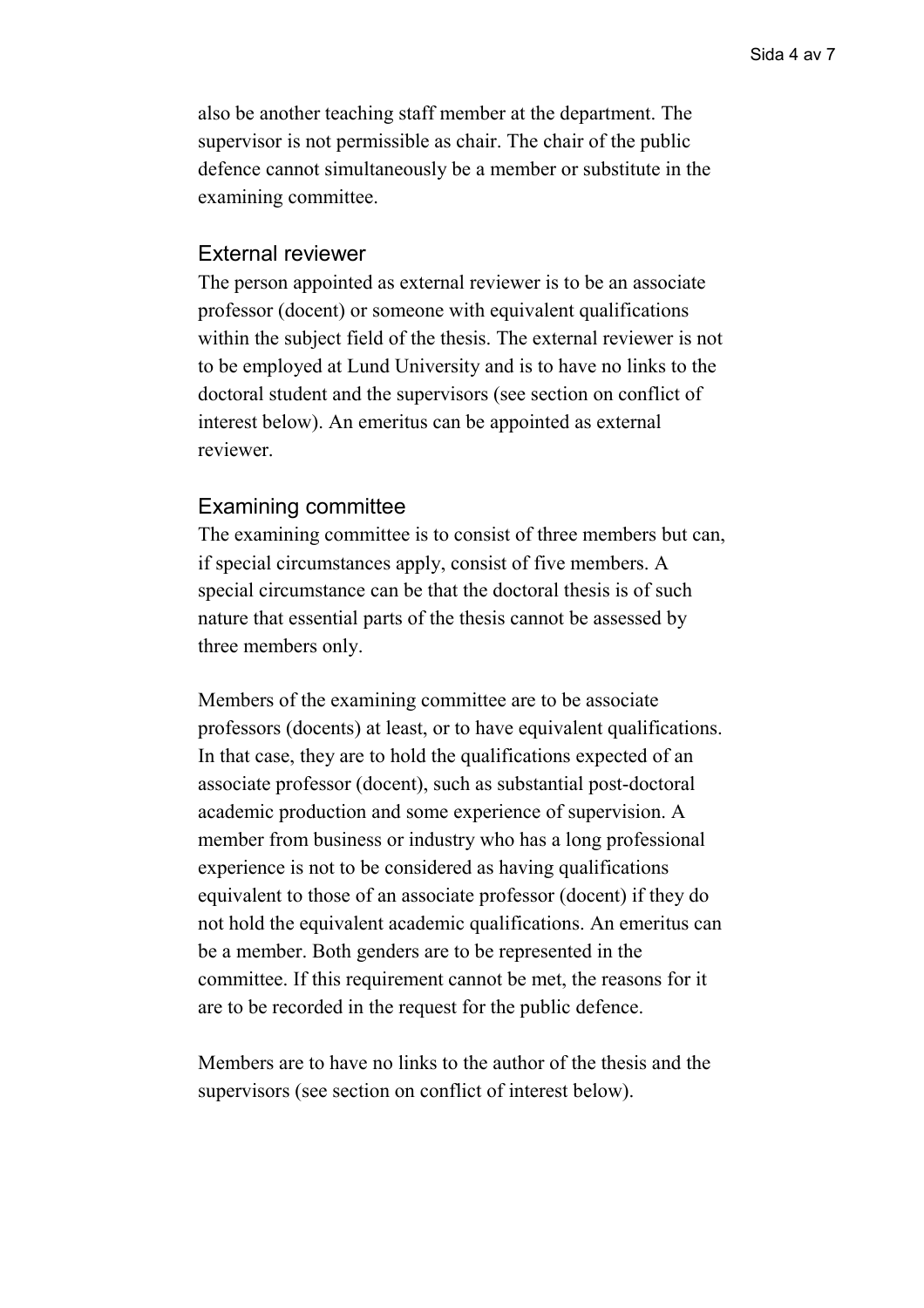At least one of the examining committee's three regular members is to be external, i.e. affiliated outside Lund University. A person who has recently left LU for a position somewhere else is not considered external for five years after their departure. Likewise, people employed outside LU but who have some kind of formalised collaboration with the author's department are not considered external. One regular member may come from the doctoral student's own department (two members if there are five in the committee). The author's supervisors or departmental representatives cannot be included in the examining committee.

#### Substitute member

In addition to the regular members, the vice dean is to appoint (at least) one substitute. This person is subject to the same qualifications requirements as the regular members. The substitute is to be appointed so that they can replace any of the regular members. However, the requirements for the composition of the committee with regard to departmental affiliation and gender representation apply only to regular members, and do not need to be met if the substitute is called in. Regardless of circumstances, however, at least one of the committee members must always be external.

# Conflict of interest

It is essential to ensure that the members of the examining committee and the external reviewer are impartial and objective in their roles. If there are circumstances that could entail a wider audience questioning the objectivity of the examining committee, the doctoral student's interests have not been safeguarded.

In addition to the usual grounds for conflict of interest (Sections 11-12 Public Administration Act) a public defence of a doctoral thesis is exposed to conflict of interest if:

• Over the past five years, the supervisor or doctoral student have collaborated on research or co-produced research with the external reviewer (opponent) or a member of the examining committee. Co-publishing is an example of coproduction. With special justification, conflict of interest may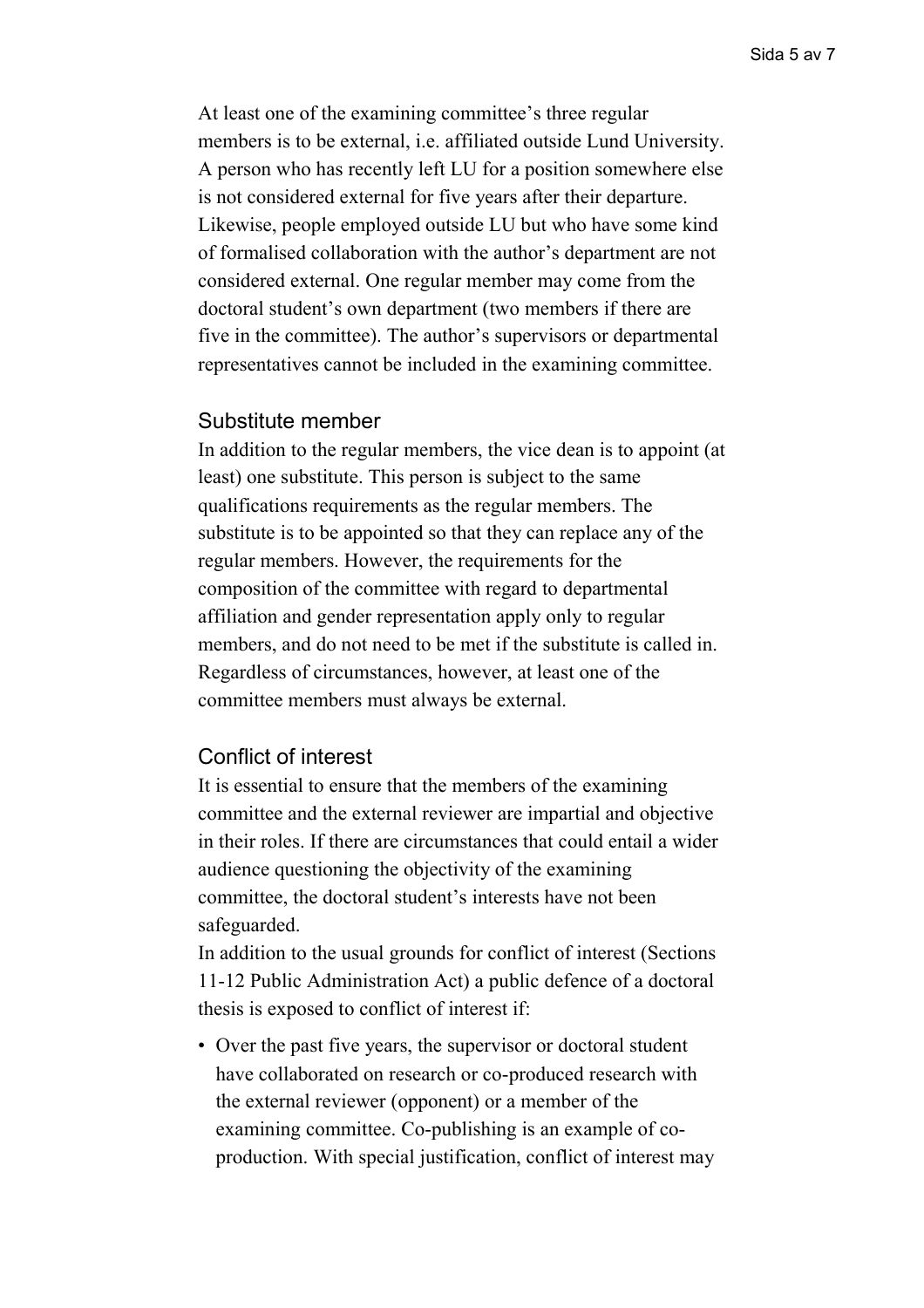be excluded, e.g. if the collaboration took place within a research consortium where co-publication did not necessarily entail conflict of interest.

- A collaboration between the supervisor and the external reviewer or a member of the examining committee was extensive, even if it took place more than five years previously. If the collaboration took place it is to be recorded in the request for the public defence and the perceived nonconflict of interest must be justified.
- A supervisor-doctoral student relationship (or vice versa) has existed between the supervisor and the external reviewer (opponent) or a member in the examining committee, regardless of how long ago.

## Announcement of a public defence

Announcement ("spikning" in Swedish) entails the doctoral thesis and its defence being made public. This is to be done at the latest three weeks before the public defence. The announcement is not to be made in the period between the last Friday before Midsummer and 15 August, nor between 22 December and 6 January. These periods cannot be counted in the announcement period either (three weeks). The announcement is made by the faculty office at the Faculty of Science, which is to have three working days at its disposal for processing. No matters are processed in the period between 22 December and 6 January.

#### Examining committee's deliberation

The examining committee is to convene and take a decision on the grade immediately following the public defence. The external reviewer (opponent) and the principal supervisor are to be at the disposal of the examining committee during the deliberation to answer questions, etc., but they are not to attend the committee's decision-making process. Likewise, the chair of the public defence of the doctoral thesis is not to attend the decision-making stage. The examining committee appoints a chair among its members who is to ensure that the minutes of the